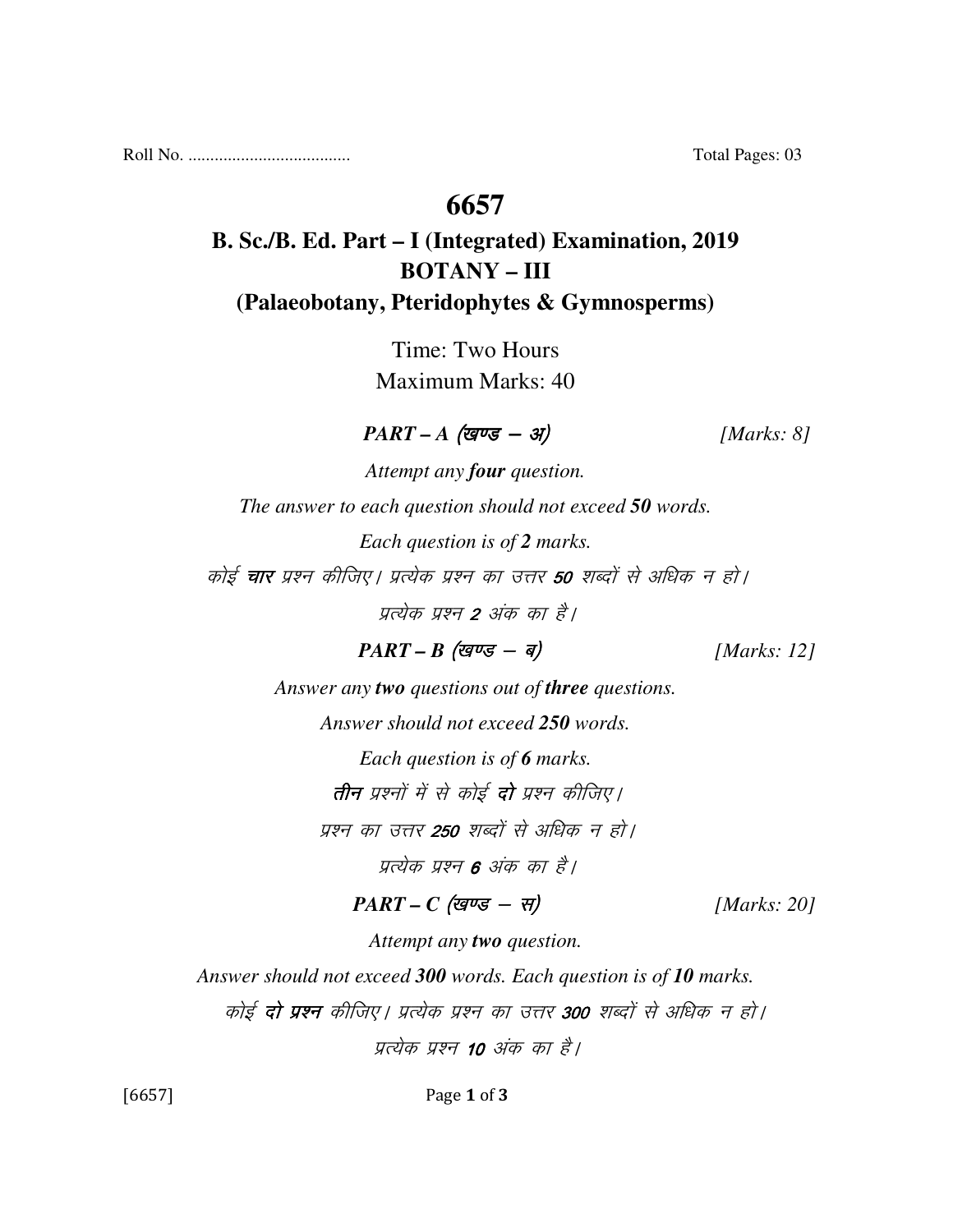#### **PART – A**  $\neq$  खण्ड – अ

Q.1 Attempt any four questions-

कोई चार प्रश्न कीजिए–

(i) Give the names of two heterosporous pteridophytes.

दो विषम बीजाणुक टेरिडोफाइट्स के नाम दीजिए।

(ii) Explain the term apogamy.

एपोगेमी शब्द को स्पष्ट कीजिए।

(iii) Write about different type of stelar system found in Lycopodium.

लाइकोपोडियम में पाए जाने वाले विभिन्न रंभ तंत्रों के बारे में लिखिए।

(iv) What is the common name of Equisetum?

इक्वीसेटम का सामान्य नाम क्या है?

(v) What is ligule?

लिग्यूल क्या है?

(vi) What are different types of fossils?

जीवाश्मों के विभिन्न प्रकार कौन–से हैं?

- (vii) What do you mean by living fossils? Give one example. जीवित जीवाश्म से आप क्या समझते हैं? एक उदाहरण दीजिए।
- (viii) Write any two importance of gymnosperm.

जिम्नोस्पर्म के कोई दो महत्व लिखिए।

[6657] Page 2 of 3